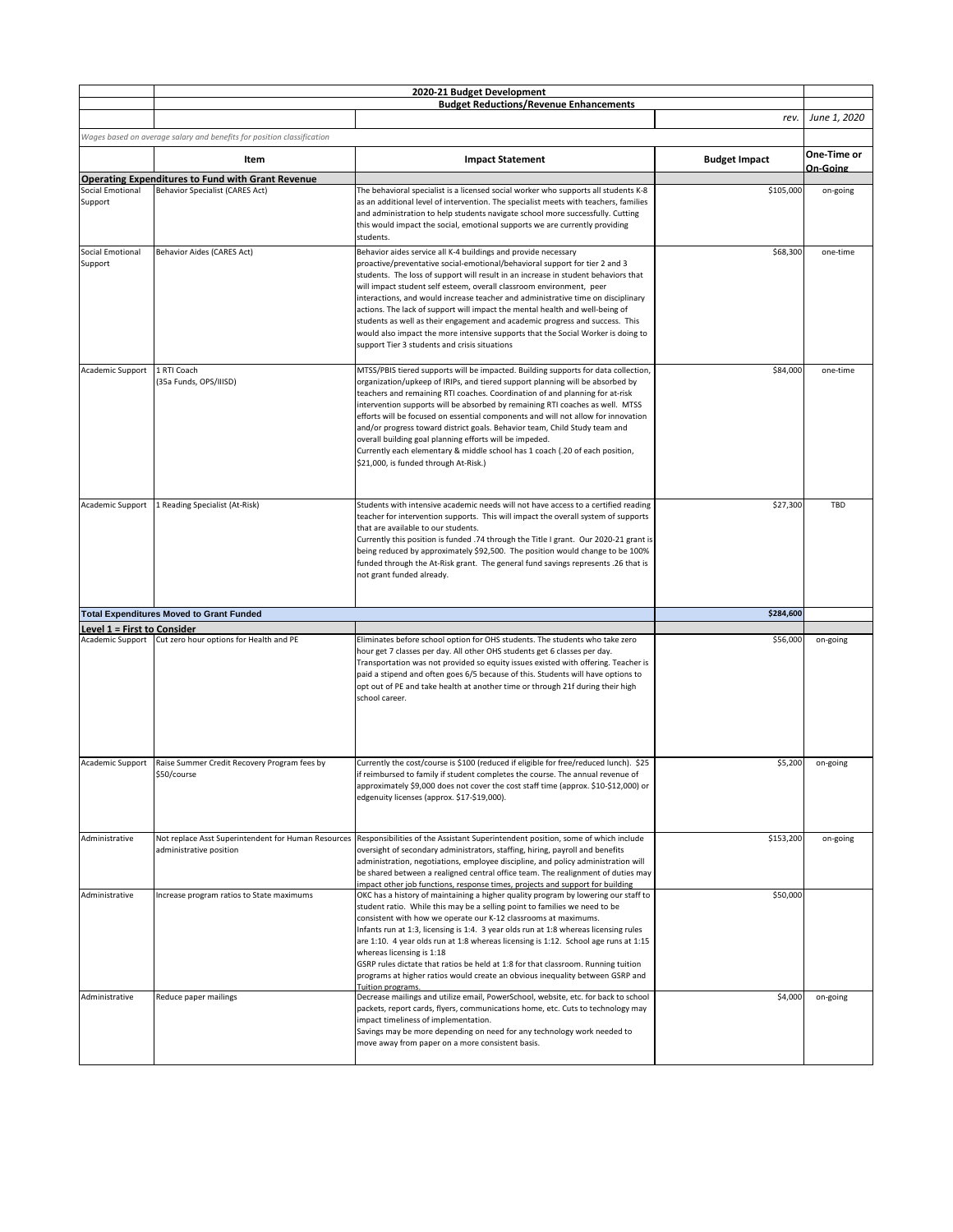| Administrative             | Reduce administrative assistant by .50hr/day &<br>overtime                                      | Reduce main office hours (have open for students and families from 7:30-3:00 and<br>staff stays until 3:30pm to get caught up. OHS does not get a lot of traffic after<br>3:15pm and right now the office is open until 4pm.                                                                                                                                                                                                                                                                                                                                                  | \$4,700   | on-going   |
|----------------------------|-------------------------------------------------------------------------------------------------|-------------------------------------------------------------------------------------------------------------------------------------------------------------------------------------------------------------------------------------------------------------------------------------------------------------------------------------------------------------------------------------------------------------------------------------------------------------------------------------------------------------------------------------------------------------------------------|-----------|------------|
| Extra Curriculuar          | Reduce Recreation Supervisor role to a stipended<br>position for T-Ball and Basketball seasons. | Currently T-Ball and Basketball are Community Eds only two sports offered. With<br>this position eliminated, Community Education would instead pay a stipend to a                                                                                                                                                                                                                                                                                                                                                                                                             | \$17,200  | on-going   |
| Extra Curriculuar          | Eliminate field trips                                                                           | person twice a year to create the teams and supervise the activities.<br>School age takes field trips three times a week during the summer and over some<br>break days during the school year. Preschool takes 2 or 3 off site field trips during<br>the year and brings in guest speakers or activities from outside vendors for the<br>children to experience at Edgewood (such as Preuss Pets or Happendance studio).<br>Savings generated from transportation costs, staffing, field trip fees, etc.                                                                      | \$19,000  | on-going   |
| Extra Curriculuar          | Eliminate Club Funding Elementaries = 2/building<br>Middle Schools = 3/building High School = 9 | Optional after school clubs would not be offered for students unless another<br>funding source is found (ex. PTO or OEF)                                                                                                                                                                                                                                                                                                                                                                                                                                                      | \$27,025  | on-going   |
| Extra Curriculuar          | Eliminate Sport if Minimum Participation Level is not<br>met                                    | A minimum participation level will be established for each sport at Chippewa and<br>at the High School. If minimum participation is not met, the sport will not be<br>funded by the District. Will reduce number of offerings for students based on<br>participation levels and impact lower participation sports or offerings. May save<br>up to \$25,000.                                                                                                                                                                                                                   | \$0       | on-going   |
| Extra Curriculuar          | <b>Athletic Department Marketing</b>                                                            | Consensus from coaches is that athletic fundraisers are preferable to budget cuts,<br>and allow us to meet community expectations for competitive teams and equity<br>in athletics. May make less if sports are cut and coaches are reduced.                                                                                                                                                                                                                                                                                                                                  | \$10,000  | <b>TBD</b> |
| Extra Curriculuar          | Eliminate 9th Grade Football, reduce number of<br>assistant coaches                             | Have not fielded 9th grade football team in 2 years,                                                                                                                                                                                                                                                                                                                                                                                                                                                                                                                          | \$56,500  | ongoing    |
| Extra Curriculuar          | Eliminate strength and conditioning coach                                                       | Student athelete training, flexibility, conditioning may be impacted.                                                                                                                                                                                                                                                                                                                                                                                                                                                                                                         | \$3,500   | ongoing    |
| Finance                    | <b>Erate Reimbursement</b>                                                                      | Several technology projects within the May 2019 Bond were eligible E-rate<br>funding. E-rate provides discounted funding in the form of reimbursements to<br>schools and libraries to obtain affordable telecommunications and internet<br>access. An outgoing transfer to the Capital Projects fund was included in the 2019-<br>20 budget revision since the revenue were generated from bond expenditures.<br>Initially the Administration & Board wanted to reserve the funds for future<br>technology purchases and/or other bond projects if needed. However, given the | \$329,800 | one-time   |
| Finance                    | Sale of Technology Devices                                                                      | The District received payment for the sale of technology devices in 2019-20.<br>These funds were being recorded in the capital projects fund initially to reserve<br>the funds for future technology purchases and/or other bond projects as needed.<br>However, given the drastic change in the economy the funds would help to offset<br>State revenue reductions for 1 year.                                                                                                                                                                                               | \$134,100 | one-time   |
| Finance                    | Recognize Deferred Tax Revenue                                                                  | Property tax revenue was deferred numerous years ago for potential future<br>property tax valuation adjustments. Reviews of property tax collections,<br>adjustments and repayments for the last several years would indicate this deferral<br>is no longer needed and could be recognized.                                                                                                                                                                                                                                                                                   | \$152,900 | one-time   |
| Instructional<br>Materials | Reduce K-8 New Textbook Budget                                                                  | Several years ago we changed the accounting recognition for most K-8 textbook<br>adoptions so that expenses related to adoptions with licenses are spread over the<br>license life. We are able to adopt the 5-6 ELA proposal for 2020-21 and reduce<br>the annual budget for 1 year by \$50,000 and able to meet annual expenditure                                                                                                                                                                                                                                          | \$50,000  | one-time   |
| Instructional<br>Materials | 9-12 New Textbook Budget                                                                        | High School is able to implement all items proposed if they expend the Gizmo's<br>over the 7 year life of the license. By doing that we are able to reduce the High<br>School budget by \$14,400 and still meet the needs identified for adoption this<br>year, continuing our goal of catching up on prior delayed adoptions due to past<br>budgetary considerations.                                                                                                                                                                                                        | \$14,400  | one-time   |
| Instructional<br>Materials | Reduced supply budgets                                                                          | Supply budget for instructional and non instructional supplies has been \$1200 per<br>classroom. A reduction in half would assume a supply budget of \$500-\$600 per<br>year per classroom.                                                                                                                                                                                                                                                                                                                                                                                   | \$9,000   | on-going   |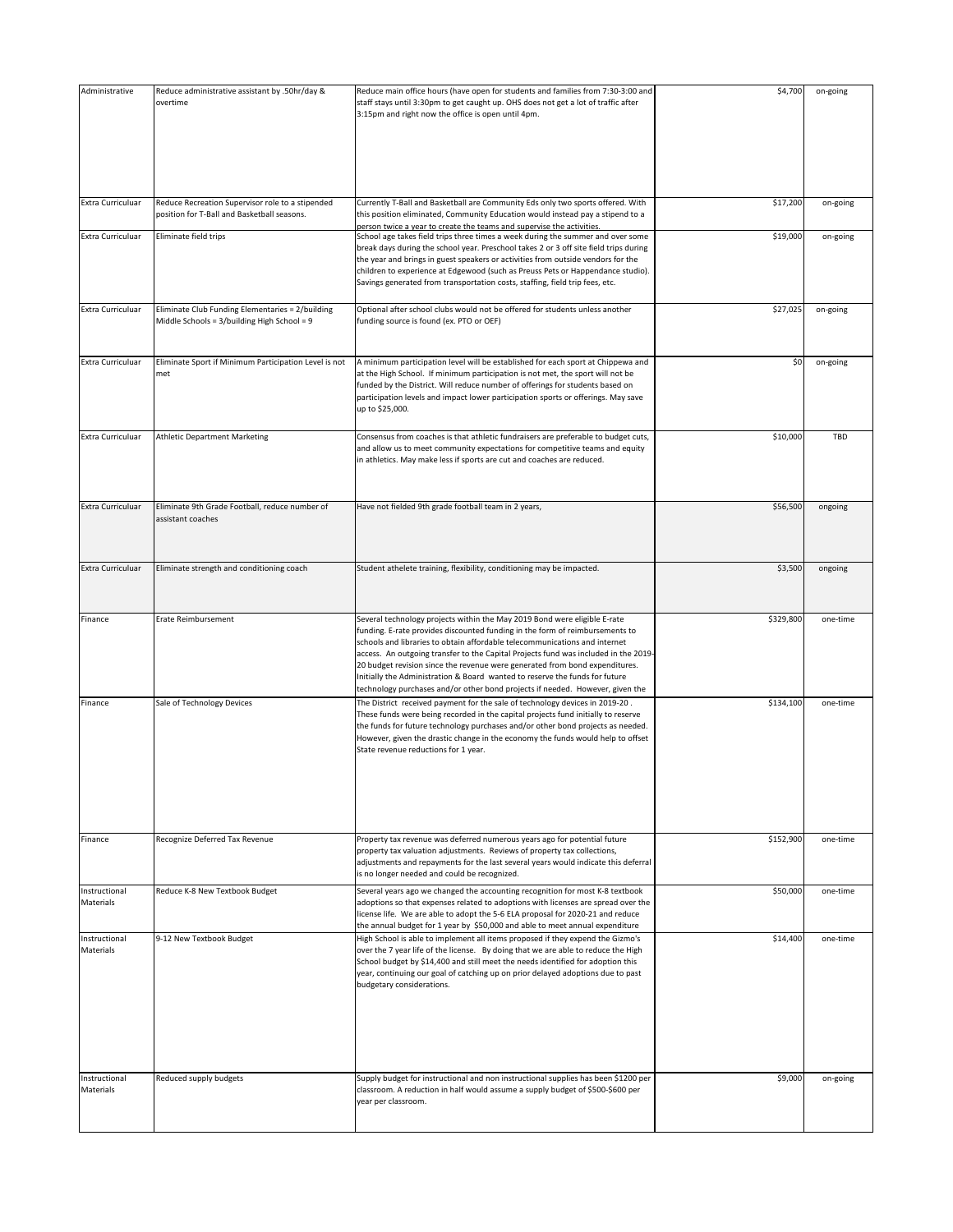| Instructional<br>Materials         | 2017-18 per pupil allocation                                                                                                                                                                                                        | Reduce instructional supplies/materials budgets to the There would be limited money to support classroom purchases/supports. Staff<br>would be spending more out of pocket money and/or certain materials would not<br>be available.                                                                                                                                                                                                                                                                                                                                                        | \$26,230 | on-going |
|------------------------------------|-------------------------------------------------------------------------------------------------------------------------------------------------------------------------------------------------------------------------------------|---------------------------------------------------------------------------------------------------------------------------------------------------------------------------------------------------------------------------------------------------------------------------------------------------------------------------------------------------------------------------------------------------------------------------------------------------------------------------------------------------------------------------------------------------------------------------------------------|----------|----------|
| Instructional<br>support           | Reduce Gifted & Talented Coordinator by .50 (position<br>open due to retirement)                                                                                                                                                    | Currently K-6 has a 1.0 shared G&T coordinator and 7-8 has a .50 shared G&T<br>coordinator. We are proposing to move to 1 K-12 coordinator. Some duties may<br>need to be absorbed by administration, counselors or RTI Coaches. Would impact<br>support for our gifted students and families, coordination of opportunities to<br>support them, professional development for staff and increase response times.                                                                                                                                                                            | \$52,500 | on-going |
| Instructional<br>support           | Reduce Reproductive Health Coordinator role due to<br>retirement in current staff                                                                                                                                                   | Coordinator will continue to do committee work whereas instructional duties will<br>be absorbed by building staff. Would eliminate co-teaching with supervisor to<br>support teachers in delivery of consistent program.                                                                                                                                                                                                                                                                                                                                                                    | \$16,600 | on-going |
| Instructional<br>support           | Eliminate 1 RTI Coach at the Middle School Level                                                                                                                                                                                    | MTSS/PBIS tiered supports will be impacted. Building supports for data collection,<br>organization/upkeep of IRIPs, and tiered support planning will be absorbed by<br>teachers, counselors and remaining RTI coaches. Coordination of and planning for<br>at-risk intervention supports will be absorbed by remaining RTI coaches as well.<br>MTSS efforts will be focused on essential components and will not allow for<br>innovation and/or progress toward district goals. Behavior team, Child Study team<br>and overall building goal planning efforts will be impeded.              | \$84,000 | on-going |
| Library support                    | Reduce LMC specialist/clerk hours by 2 hrs/day                                                                                                                                                                                      | Implications on scheduling classrooms each week due to larger building<br>enrollments. Reduces time for handling book circulation, given larger<br>enrollments, would impact response to students and staff needs.                                                                                                                                                                                                                                                                                                                                                                          | \$86,200 | on-going |
| Operations support Capital Outlay  |                                                                                                                                                                                                                                     | Would not purchase any large equipment and would have to make do with the<br>existing equipment. Risk of unforeseen equipment failure and resulting expense.                                                                                                                                                                                                                                                                                                                                                                                                                                | \$20,000 | one-time |
| Operations support                 | Eliminate Lead Custodian at Kinawa (retirement in<br>department)                                                                                                                                                                    | Currently works 11am-7:30pm. Covers lunch and cleanup, night activity set up,<br>cleans main office. Would use day maintenance person to cover lunch and<br>schedule activity setups. This will result in reduced time for building maintenance<br>and work requests. More difficult to cover staff absences (only one OPS staff left,<br>no back up) Hi Tec would have to clean the main office (added expense).                                                                                                                                                                           | \$73,000 | on-going |
| Operations support                 | Reduce Hi-Tec additional assistance for grounds<br>maintenance at Chippewa.                                                                                                                                                         | Currently Chippewa, Central and High School have grounds maintenance<br>performed by Hi-Tec staff at an additional hourly cost. Chippewa grounds<br>maintenance can be eliminated with the work being absorbed by Okemos                                                                                                                                                                                                                                                                                                                                                                    | \$14,600 | on-going |
| Program planning                   | No longer participate in AdvancED                                                                                                                                                                                                   | OHS school improvement can continue to take place at the building level and<br>reported to the MDE. No other building in our district uses AdvancED as their<br>accreditation source. Our school and district already have a strong reputation and<br>are all accredited by the State now and submit improvement plans to the State.<br>AdvancED goes above and beyond this - with both staff time and money. OHS has<br>considered "doing away" with this several times over the past few years and                                                                                        | \$16,900 | on-going |
| Program planning                   | Eliminate subs for meetings/events during the day (ie;<br>district/school initiated PD, committee work,<br>transition meetings, art staff subs during Fine Arts<br>Festival, music subs for music field trips, K Round Up,<br>etc.) | Would need to hold meetings after school which is often not possible and would<br>slow work on improvement goals and district initiatives. Would impact the ability<br>to have coordinated, high quality events that serve our families and impact<br>teacher involvement in them, such as K Round Up, music events, Fine Arts                                                                                                                                                                                                                                                              | \$79,000 | on-going |
| Program planning                   | Reduce school improvement budgets by 75%                                                                                                                                                                                            | Building and district planning for improvement would be impacted, with some<br>remaining funds to allow for some support for school improvement goals. Would<br>decrease professional development, substitute costs for school improvement<br>initiatives.                                                                                                                                                                                                                                                                                                                                  | \$32,285 | on-going |
| Security                           | Eliminate Police at home athletic contests                                                                                                                                                                                          | Other schools are able to get help they need without employing 4 officers at every<br>Friday night game. We can call if needed, and they can swing by on their patrols,<br>since there are people around. That is a more typical model but reduces presence<br>and increased need for parent/guardian supervision at events to monitor student                                                                                                                                                                                                                                              | \$5,400  | on-going |
| <b>Social Emotional</b><br>Support | Eliminate OSAP committee                                                                                                                                                                                                            | 7-12 administration and staff will absorb this work into other district initiatives,<br>health classes and news and notes to families, community resources and<br>activities/events.                                                                                                                                                                                                                                                                                                                                                                                                        | \$3,000  | on-going |
| Substitutes                        | Reduce Building Substitutes from 5 to 3<br>$K-4 = 1$<br>$5 - 12 = 2$                                                                                                                                                                | Negative impact on ability to respond to personal/health needs of staff.<br>Additionally, there could/would be instructional implications for students of<br>absent teacher should other staff have to cover for the absence. Staff who cover<br>the absent teacher may also incur negative implications by adding more students<br>to their classrooms and/or not being able to instruct their students, depending on<br>what staff cover the absence. Ex. If a specialist covers the absence or a Support<br>Staff Member covers the absence (ELL Coach). Need for subs may increase with | \$22,980 | on-going |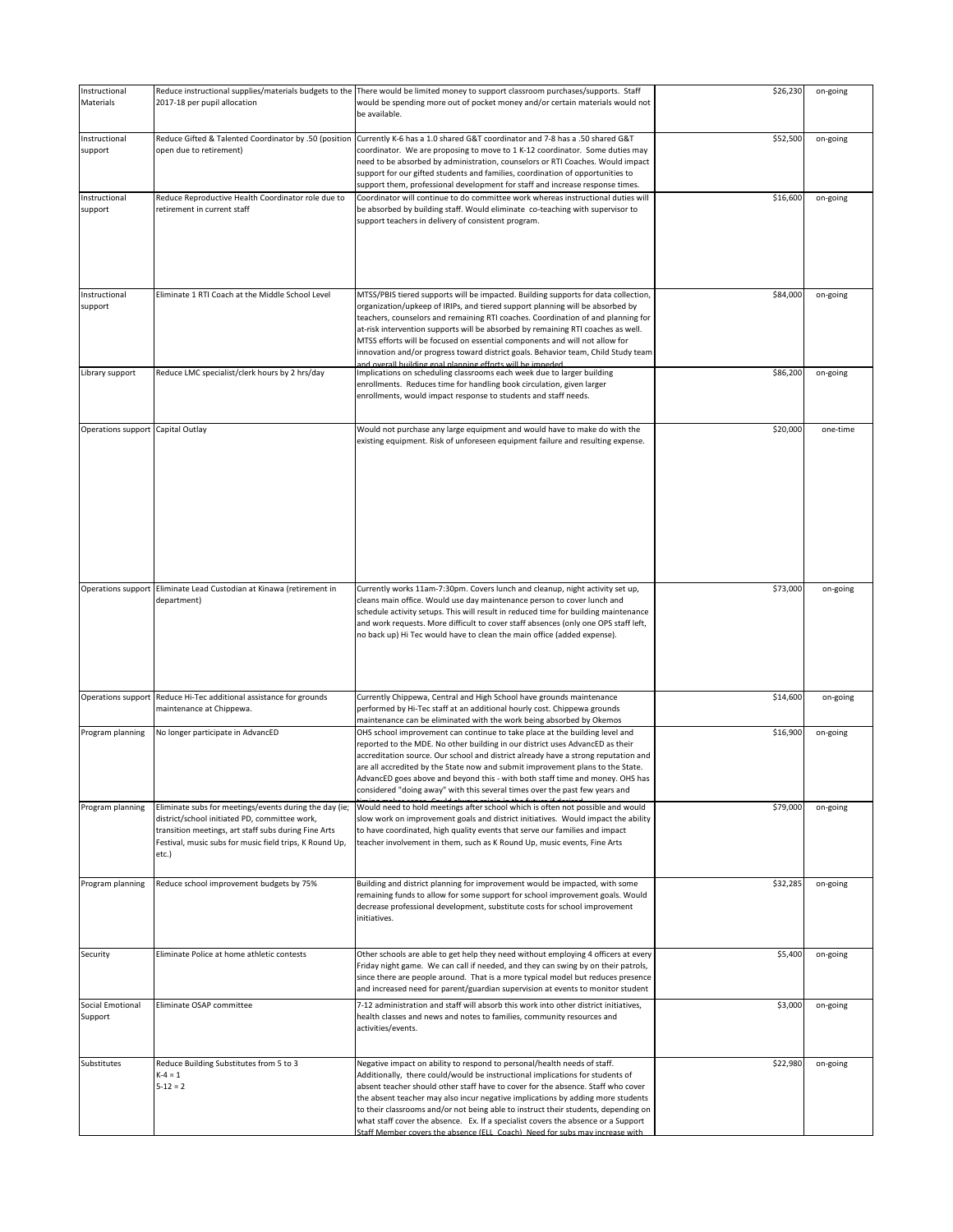|                                          | Technology support Technology Staff Opening, 1 Desktop Technician                                                      | 2 staff technology positions are open currently in addition the Director of<br>Technology. Administration would like to postpone hiring one of the positions for<br>1-year while a Director of Technology is hired and the staff position can be<br>evaluated further. Technicians support infrastructure and problem solving<br>technology issues throughout the district. Would increase response times which                                                                                                                                                                                   | \$70,000    | TBD      |
|------------------------------------------|------------------------------------------------------------------------------------------------------------------------|---------------------------------------------------------------------------------------------------------------------------------------------------------------------------------------------------------------------------------------------------------------------------------------------------------------------------------------------------------------------------------------------------------------------------------------------------------------------------------------------------------------------------------------------------------------------------------------------------|-------------|----------|
|                                          | Technology support Eliminate .50 Technology Coordinator                                                                | level pribliud and the the triple to the set of the<br>Currently K-6 has a 1.0 shared technology coordinator and CMS has<br>50. The high school receives assistance as needed. We are proposing to move to<br>1 shared K-12 technology coordinator. Implications of technology assistance and<br>problem solving may require reliance on the District technology department.<br>Remaining tech coordinator is approximately 50% funded by the Title II grant.<br>Resnonse times and sunnort for students and staff would increase                                                                 | \$52,500    | on-going |
| Transportation<br>support                | Reduction in Mechanic Hours by 2.5                                                                                     | This position assists the Lead Fleet mechanic with preventative maintenance tasks<br>including; bus seat repair, oil changes, bus washing, etc. This position also aids in<br>the process of archiving bus videos for building administrators along with law<br>enforcement when motorists illegally pass our school busses. Timeliness of tasks<br>would be impacted.                                                                                                                                                                                                                            | \$10,500    | on-going |
| <b>Total Level 1</b>                     |                                                                                                                        |                                                                                                                                                                                                                                                                                                                                                                                                                                                                                                                                                                                                   | \$1,762,220 |          |
| Level 2 = Next Level<br>Academic Support | Eliminate co-teaching (in Studies in US History)                                                                       | Our most at-risk students have support of a highly qualified ELA teacher in their                                                                                                                                                                                                                                                                                                                                                                                                                                                                                                                 | \$0         | on-going |
|                                          |                                                                                                                        | Studies in US class. By removing this support/intervention, we are able to reduce 3<br>sections of ELA which otherwise would have caused us to add sections at OHS. (If                                                                                                                                                                                                                                                                                                                                                                                                                           |             |          |
| Academic Support                         | Eliminate 1 Reading Specialist, from 4 to 3                                                                            | Students with intensive academic needs will not have access to a certified reading<br>teacher for intervention supports. This will impact the overall system of supports<br>and interventions that are available to our students.                                                                                                                                                                                                                                                                                                                                                                 | \$105,000   | on-going |
| Administrative                           | Reduce Building Substitutes by 1 more than the two<br>noted above. This would have total building subs from<br>5 to 2. | Negative impact on ability to respond to personal/health needs of staff.<br>Additionally, there could/would be instructional implications for students of<br>absent teacher should other staff have to cover for the absence. Staff who cover                                                                                                                                                                                                                                                                                                                                                     | \$12,780    | on-going |
| Administrative                           | Reduce office clerk hours by 2 hours per day                                                                           | We could reduce our Office Clerk position by 2 hour per day with minimal impact<br>on daily operations. Could impact sick child help, temperature screenings upon<br>entry, buzzer delay, customer service. Community education has more office<br>staffing than elementary buildings.                                                                                                                                                                                                                                                                                                            | \$8,000     |          |
| Administrative                           | Reduce Elementary office clerk hours, 1 hr/day                                                                         | Implications on completing the workload of office staff with larger<br>buildings/enrollments. Negative impact on response to the health needs of<br>students including injuries, illness. May have increased need for support regarding<br>student illness. Delays in responding to the buzzer system. Reduced customer<br>service to parents. Reduced support to teachers.                                                                                                                                                                                                                       | \$15,300    | on-going |
| Administrative                           | Eliminate HS Guidance Clerk                                                                                            | Increases workload of our counselors and other administrative assistants.<br>Counselors will need to spend their time on secretarial items and this will take<br>away their time with students and families. Position also assists with credit<br>recovery so we will have less support for those students. Will impact help with<br>attendance reports and increase workload of attendance secretary. Will impact<br>timeliness of communication with students and families regarding                                                                                                            | \$36,500    | on-going |
| Extra Curriculuar                        | Raise athletic fees                                                                                                    | Okemos began charging athletic fees in 2003-04, and raised rates when the<br>district was cutting programs due to decreased enrollments to avoid impact on<br>athletics and other programs.<br>Families are eligible for reduced or waived fee. In 2019-20 Okemos reduced<br>athletic fees for the first time since they were implemented. Concerns with our<br>rates were that they were amongst the highest in the area/State as well as equity                                                                                                                                                 | \$40,000    | on-going |
| Extra Curriculuar                        | Reduce athletic transportation to events, one-way<br>only                                                              | One way transportation for sports poses difficulties as some sports have greater<br>transportation needs on days/times that make it difficult for parents to transport,<br>without taking into account those that are unable to provide transportation at<br>any time. Additionally, some sports have equipment that is difficult to transport<br>(pole vault poles, baseball/softball equipment, football pads). May limit student<br>participation due to transportation. In addition, families with dual student<br>athletes and family work schedules may impede participation at all events. | \$15.000    | on-going |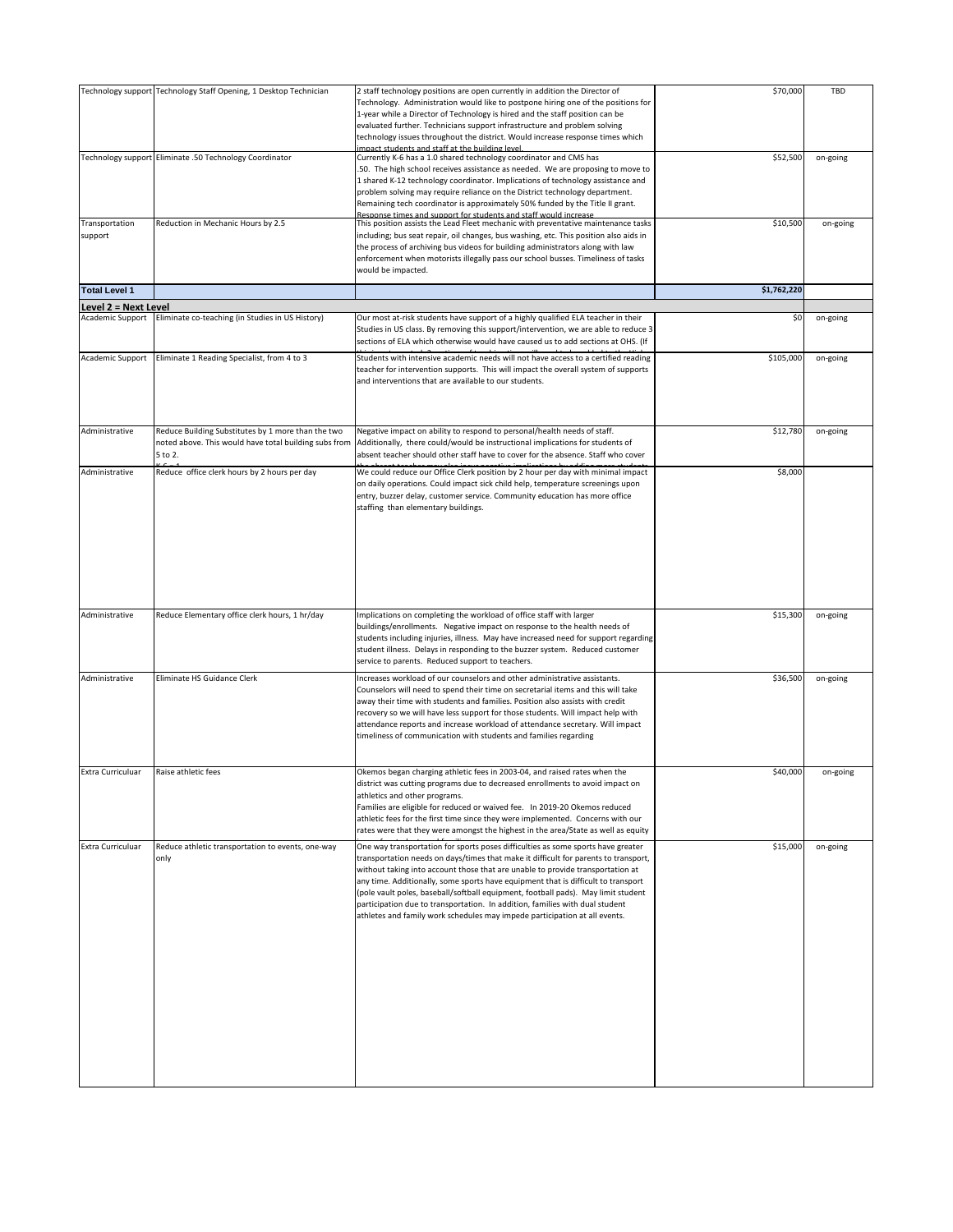| Instructional<br>Materials | 9-12 New Textbook Budget                                                                                                       | In addition to the expense reduction in Level 1, the AP US History and German<br>IV/AP could be delayed by one year, however they would need to be adopted in<br>the following year. AP History does not have an online component and this would<br>impact remote learning for students.                                                                                                                                                                                                                                                                                                                                      | \$13,680  | one-time |
|----------------------------|--------------------------------------------------------------------------------------------------------------------------------|-------------------------------------------------------------------------------------------------------------------------------------------------------------------------------------------------------------------------------------------------------------------------------------------------------------------------------------------------------------------------------------------------------------------------------------------------------------------------------------------------------------------------------------------------------------------------------------------------------------------------------|-----------|----------|
|                            |                                                                                                                                |                                                                                                                                                                                                                                                                                                                                                                                                                                                                                                                                                                                                                               |           |          |
| Library support            | Reduce Elementary LMC clerk hours by 50%                                                                                       | Currently each elementary has an LMC clerk. Reducing their time by 1/2 would<br>shorten library period for students with focus on book check out, minimal<br>instruction. Implications on scheduling classrooms each week due to larger<br>building enrollments. Reduces time for handling book circulation, given larger<br>enrollments.                                                                                                                                                                                                                                                                                     | \$95,800  | on-going |
| Library support            | Reduce LMC Directors at Secondary by 1                                                                                         | Currently Kinawa and Chippewa share one LMC Director and the High School has<br>one LMC Director. In addition, each secondary building has an LMC specialist in<br>the library as well. This would reduce the district to one remaining LMC Director<br>who would service 5-12 libraries, oversee 21f, and support K-4 clerks and<br>collections. Impacts overall K-12 LMC system, potential timeliness of student<br>device support, teacher material support, and class instruction.<br>The loss of a Director may mean that teachers would need to find their own<br>resources for projects in the classroom. In addition, | \$105,000 | on-going |
|                            | Operations support Eliminate Lead Custodian at Chippewa                                                                        | Currently works 11am-7:30pm. Covers lunch and cleanup, night activity set up,<br>clean main office. Would use day maintenance person to cover lunch and<br>schedule activity setups. This will result in reduced time for building maintenance<br>and work requests. More difficult to cover staff absences (only one OPS staff left,<br>no back up) Hi Tec would have to clean the main office (added expense).                                                                                                                                                                                                              | \$73,000  | on-going |
| Program planning           | Eliminate Assistant Teacher planning time                                                                                      | Currently Assistant Lead Teachers get one hour per day of planning time out of the<br>classroom. This could be eliminated to allow for more time on the floor to be in<br>ratio.                                                                                                                                                                                                                                                                                                                                                                                                                                              | \$15,500  | on-going |
| Program planning           | Reduce Lead Teacher planning time                                                                                              | Currently Lead Teachers get 2 hours of planning time per day or 10 hours per<br>week. This could be reduced to 8 hours per week to allow for more time on the<br>floor in ratio.                                                                                                                                                                                                                                                                                                                                                                                                                                              | \$7,150   | on-going |
| Technology support         | Technology Staff Opening, 1 Add'l Desktop Technician<br>Position                                                               | 2 staff technology positions are open currently in addition the Director of<br>Technology. We could postpone hiring both of the positions for 1-year while a<br>Director of Technology is hired and the staff position can be evaluated further.<br>If technology coordinators are reduced, there may be additional needs for<br>technology department impacting response times and service to students and                                                                                                                                                                                                                   | \$70,000  | TBD      |
| <b>Total Level 2</b>       |                                                                                                                                |                                                                                                                                                                                                                                                                                                                                                                                                                                                                                                                                                                                                                               | \$612,710 |          |
| Level 3 = Only if Must     |                                                                                                                                |                                                                                                                                                                                                                                                                                                                                                                                                                                                                                                                                                                                                                               |           |          |
| Academic Support           | Eliminate additional 1.0 K-12 Gifted & Talented<br>Coordinator                                                                 | Eliminate the ability to coordinate differentiation, services, and supports for high<br>achieving and GT students. (eliminate MSU Mentor program, OSI, etc.); Essential<br>duties will need to be absorbed by admin or RTI coaches                                                                                                                                                                                                                                                                                                                                                                                            | \$105,000 | on-going |
| Academic Support           | Reduce an additional RTI Coach, from 5 after level 1<br>reduction to 4                                                         | Reducing by 2 RTI coaches would dramatically impact our ability to deliver the<br>tiered system of support and differentiation for all students. This loss would<br>ignificantly reduce the amount of highly skilled support provided to each school<br>in gathering and analyzing data, matching interventions to student needs and                                                                                                                                                                                                                                                                                          | \$84,000  | on-going |
| Academic Support           | Eliminate 1 Additional Reading Specialist (4 current to<br>2)                                                                  | Students with intensive academic needs will not have access to a certified teacher<br>for intervention supports. This will impact the overall system of supports that are<br>available to our students.                                                                                                                                                                                                                                                                                                                                                                                                                       | \$105,000 | on-going |
| Academic Support           | Reduce an additional RTI Coach, from 4 after level 1 &<br>level 3 reductions, to 3 total across K-8                            | Reducing by 3 RTI coaches would dramatically impact our ability to deliver the<br>tiered system of support and differentiation for all students. This loss would<br>significantly reduce the amount of highly skilled support provided to each school<br>in gathering and analyzing data, matching interventions to student needs and<br>monitoring student progress. Additionally, there would be a significant impact on<br>the amount of on-going support provided to teachers and at-risk staff in delivering<br>these interventions to students. Loss of this quality support system would further                       | \$84,000  | on-going |
| Administrative             | Reduce Elementary office clerk hours by an additional<br>1 hrs/day beyond what is noted above (total decrease<br>is 2 hrs/day) | our ability to address the achievement gan and further imnact our most<br>Implications on completing the workload of office staff with larger<br>buildings/enrollments. Significantly increase workload of administrative assistant<br>and/or principal. Negative impact on response to the health needs of students<br>including injuries, illness. May have increased need for support regarding student<br>llness.                                                                                                                                                                                                         | \$15,300  | on-going |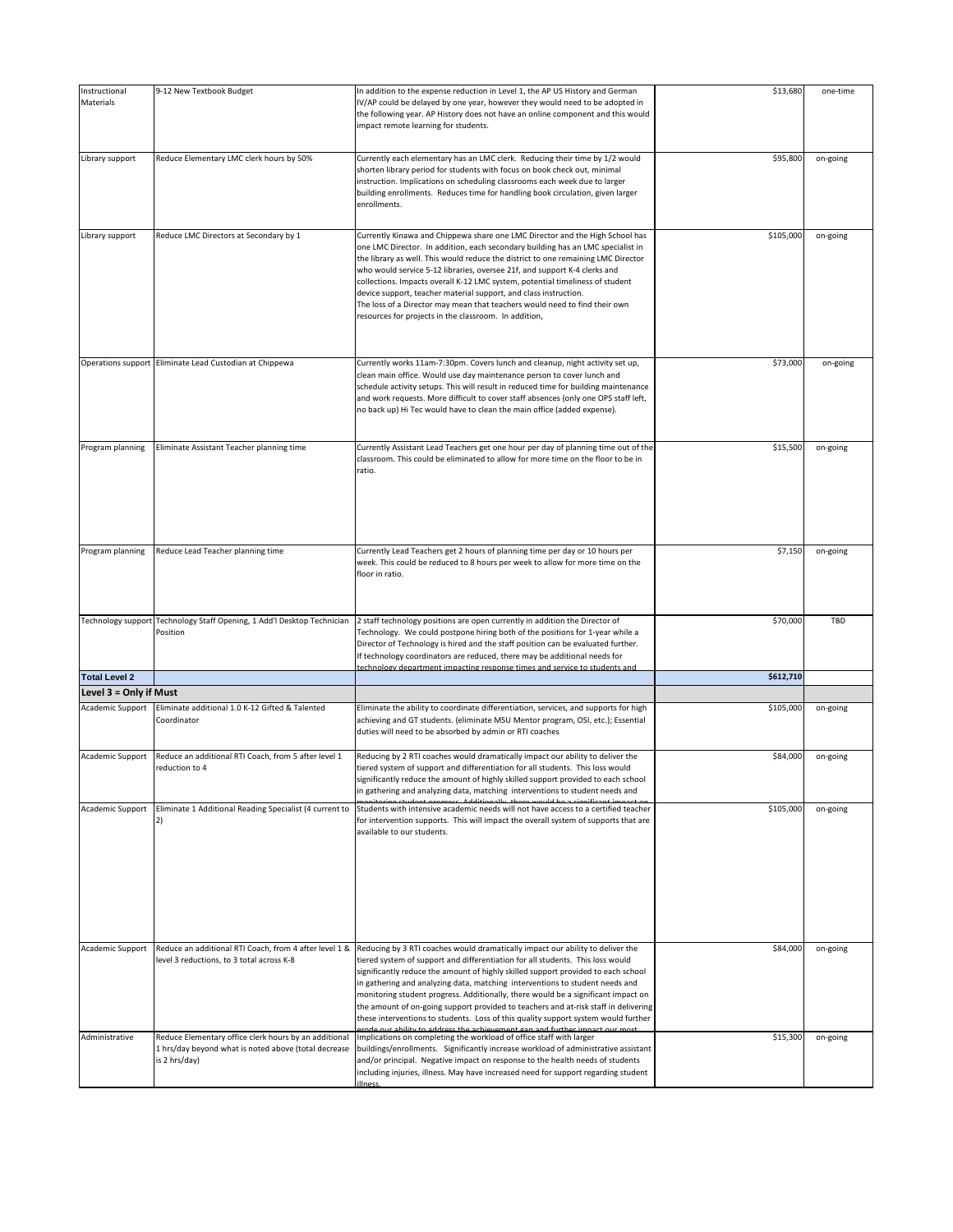| Administrative                     | Reduce 1 HS admin assistant                                                                                                              | Along with their increased interruptions answering the door and being part of<br>security, they are already logging overtime hours to get the essential duties done<br>and cannot get them done during the regular school day hours.                                                                                                                                                                                                                                                                                                                                                                                                                                                                                                                                                                                                                                                                                                                                                                                                                                                                                                                                                                                              | \$50,000  | on-going |
|------------------------------------|------------------------------------------------------------------------------------------------------------------------------------------|-----------------------------------------------------------------------------------------------------------------------------------------------------------------------------------------------------------------------------------------------------------------------------------------------------------------------------------------------------------------------------------------------------------------------------------------------------------------------------------------------------------------------------------------------------------------------------------------------------------------------------------------------------------------------------------------------------------------------------------------------------------------------------------------------------------------------------------------------------------------------------------------------------------------------------------------------------------------------------------------------------------------------------------------------------------------------------------------------------------------------------------------------------------------------------------------------------------------------------------|-----------|----------|
| Administrative                     | Reduce Student Supervisors from 5 to 3 KMS/CMS<br>from 2 to 1<br>HS from 3 to 2                                                          | Student supervisors are the heart and soul of our student safety. They sweep the<br>building, assist with investigations, monitor hallways and student lots, assist with<br>lunchroom supervision, and build relationships with all students. Additionally,<br>they cover in classrooms when we have a shortage on subs.                                                                                                                                                                                                                                                                                                                                                                                                                                                                                                                                                                                                                                                                                                                                                                                                                                                                                                          | \$36,000  | on-going |
| Extra Curriculuar                  | Eliminate athletic transportation to events                                                                                              | Eliminating transportation for sports poses difficulties as some sports have greater<br>transportation needs on days/times that make it difficult for parents to transport,<br>without taking into account those that are unable to provide transportation at<br>any time.                                                                                                                                                                                                                                                                                                                                                                                                                                                                                                                                                                                                                                                                                                                                                                                                                                                                                                                                                        | \$23,000  | on-going |
| Extra Curriculuar                  | Eliminate all Freshman sports                                                                                                            | Elimination of Freshman sports would drastically reduce offerings for 9th graders<br>and would decrease participation fees revenues, resulting in a minimal estimated<br>savings for the district.                                                                                                                                                                                                                                                                                                                                                                                                                                                                                                                                                                                                                                                                                                                                                                                                                                                                                                                                                                                                                                | \$11,000  |          |
| Program planning                   | Reduce school improvement budgets by an additional<br>25%, which would then eliminate entire budget for<br>school improvement activities | Building and district planning for improvement will be impeded (opportunities to<br>meet will be impacted by schedules, financial support for materials and resources<br>to support improvement will not be available)                                                                                                                                                                                                                                                                                                                                                                                                                                                                                                                                                                                                                                                                                                                                                                                                                                                                                                                                                                                                            | \$10,760  | on-going |
| Program planning                   | Reduce Lead Teacher planning time by an additional 3<br>hrs/week                                                                         | Currently Lead Teachers get 2 hours of planning time per day or 10 hours per<br>week. This could be reduced to 5 hours per week to allow for more time on the<br>floor in ratio with children.                                                                                                                                                                                                                                                                                                                                                                                                                                                                                                                                                                                                                                                                                                                                                                                                                                                                                                                                                                                                                                    | \$10,725  | on-going |
| Social Emotional<br>Support        | Reduce a SSW (general education services)                                                                                                | Our elementary schools do not have counselors. SSW are the only source of<br>support for general education students. Negative impact on the ability to provide<br>intensive and consistent social- emotional/behavioral support for tier 2 and 3<br>students. Decrease mental health support/expertise. Reduce support for crisis<br>intervention and supporting unsafe behavior. Will decrease consultations with<br>classroom teachers and impact classroom behavior support. Will result in an<br>increase in negative student behaviors that impact overall classroom environment<br>and well- being/safety of peers. Increase administrative and teacher time needed<br>to support student behavior. Increase in disciplinary actions and suspensions.<br>Increases in student behavior can impede academic progress of students.<br>Decrease in support to                                                                                                                                                                                                                                                                                                                                                                  | \$105,000 | on-going |
| <b>Social Emotional</b><br>Support | Reduce HS Counselor by 1                                                                                                                 | This potential cut will tax an already taxed critical service to students at OHS. We<br>used to have (5) counselors for less than 1300 students before reductions that<br>were put into place in the 2009-2010 school year. We now have 4 for over 1400.<br>The counseling department at OHS has diffculty meeting student needs as<br>demands for mental health interventions have increased.<br>Counselors are key to meeting mental health needs of students and supporting<br>families. Our current student to counselor ratio is 350:<br>1. Counselors are responsible for the scheduling process, college applications,<br>webinars, classroom guidance lessons to address mental health, education<br>development plans for each student and managing extra duties associated with a<br>student's individual plan and goals. Extra duties include Wilson Talent Center, The<br>Early College, AP testing, personal curriculums, PD for students in college process,<br>group counseling, Signs of Suicide, to name a few. Counselors are currently<br>assisted by a counselor aide and are already crunched for time due to paperwork<br>related to college applications as our large cohort of students appling to highly | \$105,000 | on-going |
| Social Emotional                   |                                                                                                                                          |                                                                                                                                                                                                                                                                                                                                                                                                                                                                                                                                                                                                                                                                                                                                                                                                                                                                                                                                                                                                                                                                                                                                                                                                                                   |           |          |